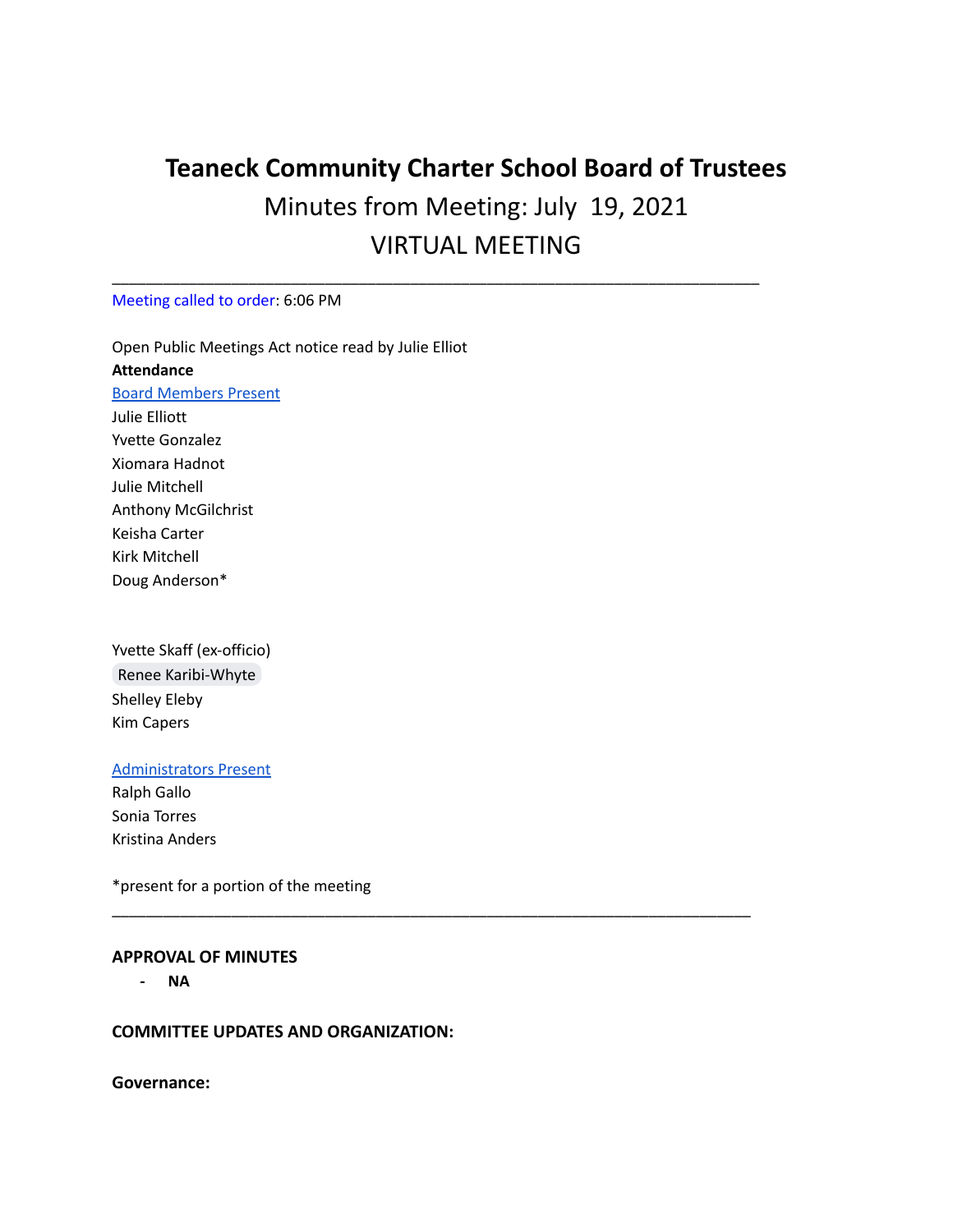**Anthony (Chair) Keisha Julie M. Julie E. Finance: Lorelle (Chair) Doug Julie M. Julie E. Negotiations: Doug (Chair) Keisha Julie E. Facilities: Kirk (Chair) Lorelle Julie E. Communications: Yvette (Chair) Kirk Julie M. Julie E. Curriculum: Xiomara (Chair) Julie M. Anthony TCSCO Liaison: Lorelle Friends Liaison: Kirk SEPAG Liasion: Xiomara Grievance: Keisha**

**Extra Curricular: Julie E.**

**OLD BUSINESS:**

**● Shelly wants to discuss Governance**